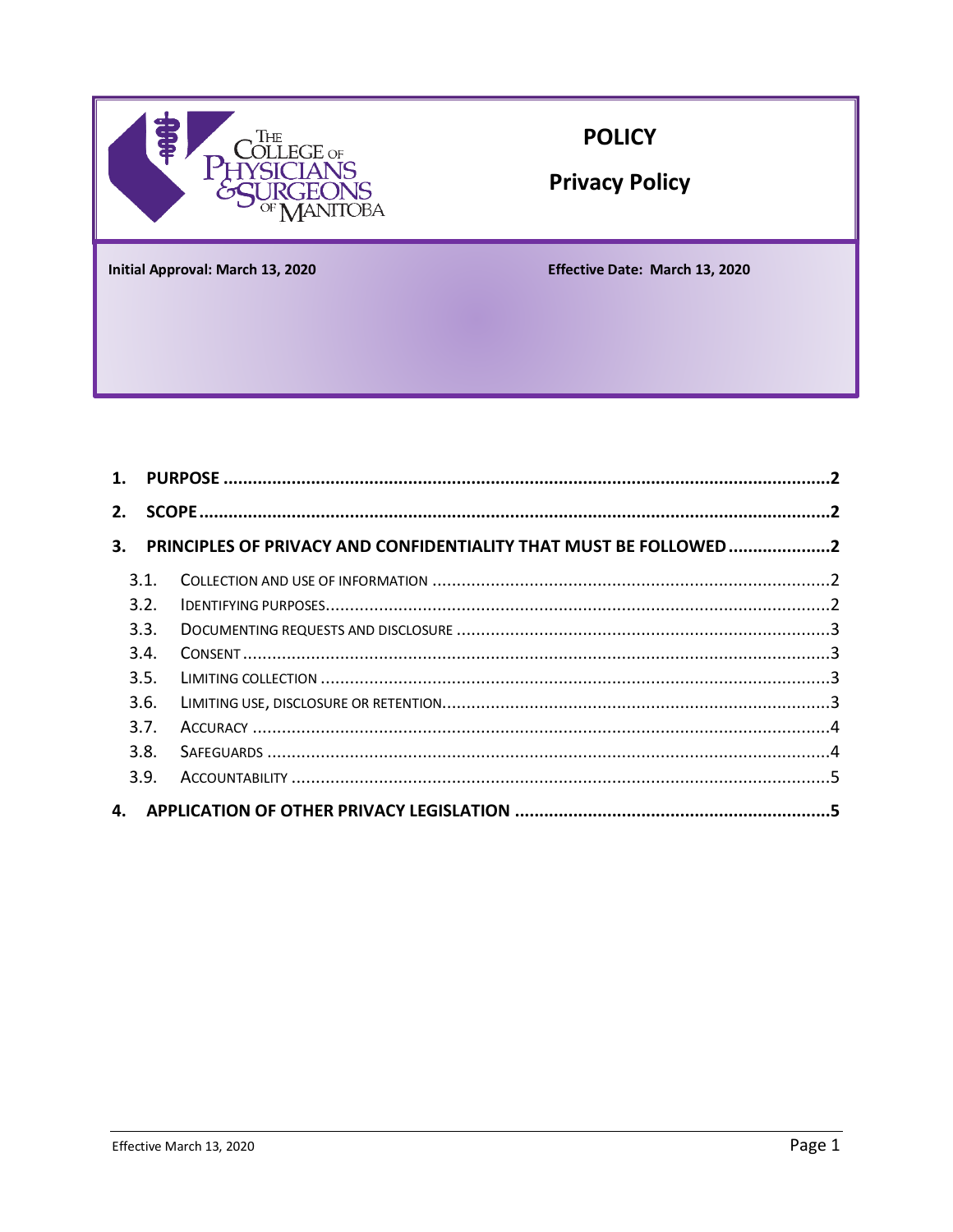## <span id="page-1-0"></span>1. PURPOSE

The College of Physicians and Surgeons of Manitoba is committed to protecting the privacy and confidentiality of information that it receives, creates, uses, maintains and discloses while fulfilling its regulatory functions. This may include information about members of Council or its committees, registrants of CPSM, members of the public, as well as employees, contractors and appointees of CPSM. CPSM fulfills this commitment to privacy and confidentiality by voluntarily adopting the practices set out in this Privacy Policy and by complying with its statutory obligations under the RHPA, particularly subsection 140(2).

## <span id="page-1-1"></span>2. SCOPE

This Privacy Policy applies to every person employed, engaged or appointed by CPSM for the purpose of administering or enforcing *The Regulated Health Professions Act* (the "RHPA"), and every member of Council, a committee of Council or board established under the RHPA. For simplicity, all these actors will be referred to collectively as the "CPSM" within this Privacy Policy.

This Privacy Policy establishes confidentiality requirements consistent with or in addition to the requirements of the RHPA and its regulations, Council bylaws and Practice Directions, and other CPSM and Council policies

# <span id="page-1-2"></span>3. PRINCIPLES OF PRIVACY AND CONFIDENTIALITY THAT MUST BE FOLLOWED

#### <span id="page-1-3"></span>**3.1. Collection and use of information**

CPSM collects, uses and maintains information in accordance with the RHPA and always in furtherance of its mandate to serve and protect the public interest and administer the RHPA.

#### <span id="page-1-4"></span>**3.2. Identifying purposes**

Communication of information requires careful consideration of the purpose for the request and/or disclosure and whether that purpose is consistent with the proper administration of the RHPA, regulations, CPSM Bylaws, Standards of Practice of Medicine, Practice Directions, or policy, including this Privacy Policy:

• CPSM will make a reasonable effort to identify the purpose(s) for which information is collected to the individual from whom the personal information is collected, either at the time of collection or after collection but before use, except where inappropriate.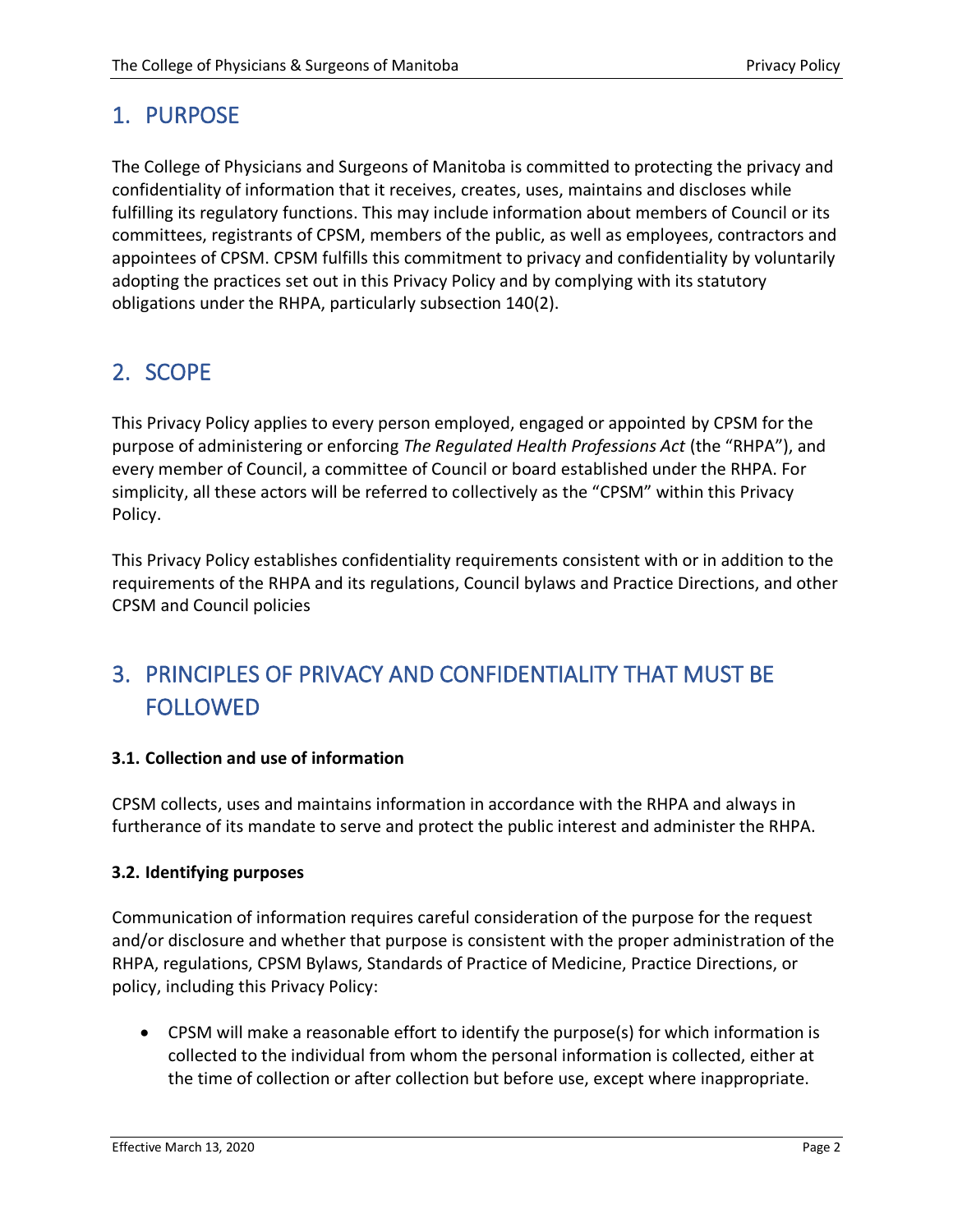- Where applicable, CPSM will state the identified purposes in such a manner that an individual can reasonably understand how the information will be used or disclosed.
- Personal information and personal health information should generally not be used for purposes other than those stated when the information was obtained. Notwithstanding, use of information for unanticipated purposes is permitted when the information becomes relevant to another aspect of CPSM's mandate.
- When information that has been collected is to be used for a purpose not previously identified, the new purpose should usually be identified prior to use where practical and appropriate. Unless the new purpose is required by law or patient safety, the consent of the individual should be obtained before the information is used for the new purpose.

#### <span id="page-2-0"></span>**3.3. Documenting requests and disclosure**

Requests for information and disclosure of information by CPSM should be documented, including the reasons for the request or disclosure, related conversations and the outcome. Where this information is self-evident from the request or disclosure itself, which may be in the form of a letter or email, separate documentation would not be necessary.

#### <span id="page-2-1"></span>**3.4. Consent**

CPSM respects and values an individual's right to provide or withhold consent in relation to their information. However, there are many instances in which obtaining consent will impede CPSM's ability to fulfill its regulatory functions. CPSM will collect, use, disclose or retain information without consent only when it is permitted or required by law to do so. In all other situations, CPSM will obtain consent.

#### <span id="page-2-2"></span>**3.5. Limiting collection**

Personal information and personal health information regarding patients must be collected as part of CPSM's regulatory function. In most circumstances, this information is obtained by CPSM as part of either the complaints or the standards process. The focus of these processes is the conduct, competence or capacity of registrants and the protection of the public. CPSM only collects information regarding patients to satisfy its regulatory mandate. In general, no more information than is necessary is sought or disclosed by CPSM.

#### <span id="page-2-3"></span>**3.6. Limiting use, disclosure or retention**

Information is only disclosed externally from CPSM in accordance with the provisions of the RHPA or as otherwise required by law or patient safety, including the *Proceeds of Crime (Money Laundering) and Terrorist Financing Act*.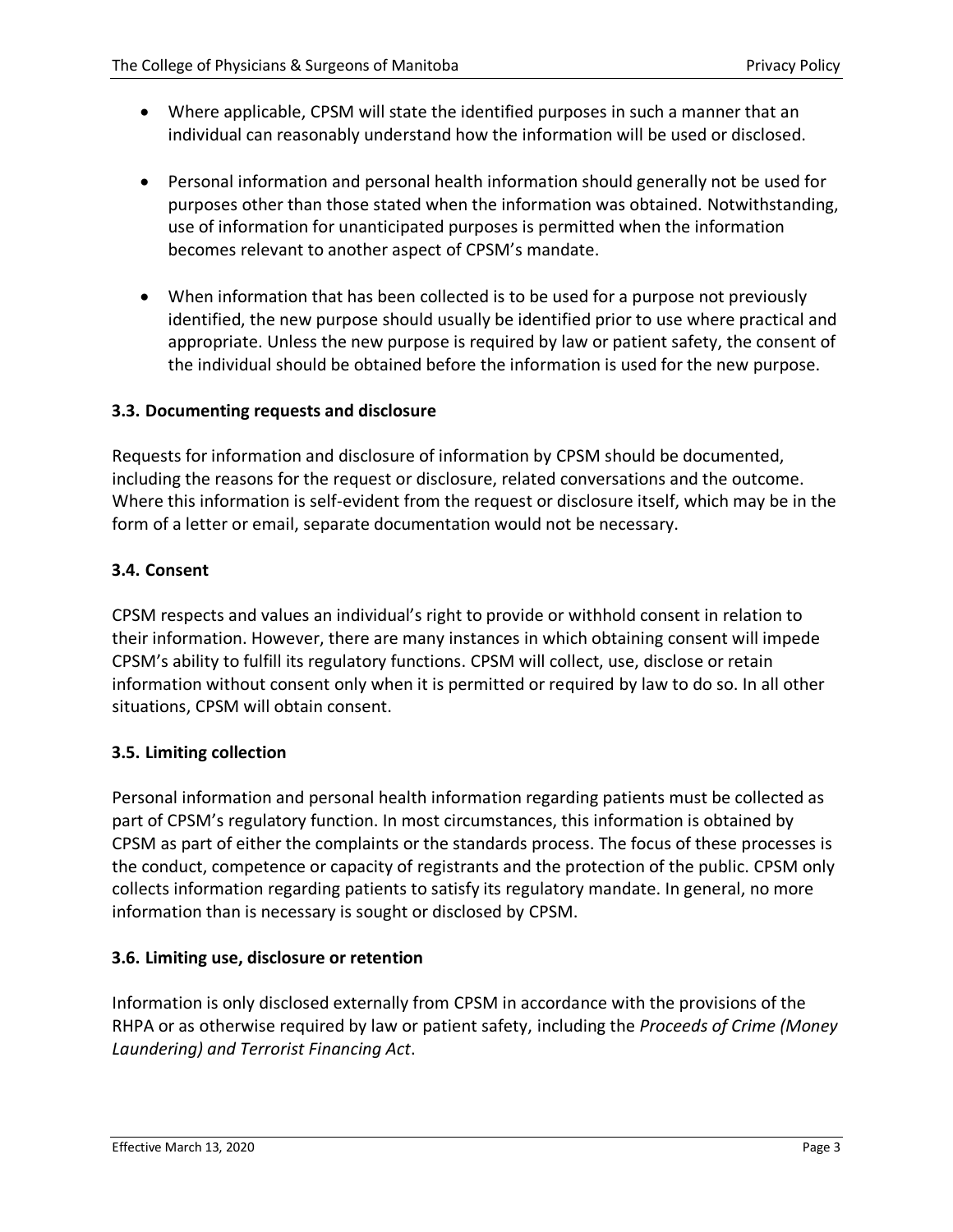The RHPA and Regulations designate certain information regarding registrants that is publicly available and create the requirement for physician profiles.

CPSM may be required by law enforcement, government institutions, or judicial or other regulatory authorities to provide certain information that is in its control or possession without consent or notice to any or all persons having a privacy interest in the information.

CPSM's responsibilities regarding personal information and personal health information apply where information is transferred to a third-party for a purpose consistent with the administration of the RHPA or other legislation. Where possible, CPSM will use contractual or other means to provide a comparable level of protection while the information is in the possession of a third-party.

CPSM has a record retention policy in place and conducts regular audits to ensure that personal information that is no longer required to be kept is destroyed, erased or obtained by contacting the Registrar at CPSM.

#### <span id="page-3-0"></span>**3.7. Accuracy**

Accurate information is vital to CPSMs' ability to fulfill its regulatory functions. In recognition of this fact, CPSM will take reasonable steps to ensure that the information it collects, uses, discloses and retains is accurate. This may include contacting individuals who have provided CPSM with information in order to verify accuracy. If there exist concerns with the reliability of information, the concerns should be documented and brought to the attention of the appropriate director or the Registrar.

#### <span id="page-3-1"></span>**3.8. Safeguards**

CPSM recognizes that adequate safeguards are fundamental to maintaining the privacy and confidentiality of information. CPSM will take reasonable steps to ensure that the information it receives or creates is protected against theft, loss or other misuse. While the specific safeguards implemented will be tailored in accordance with the degree of sensitivity of the information, CPSM will ensure that:

- Information is stored in a secure manner, which may include keeping information in secure or restricted access storage rooms, maintaining information in password protected databases, and/or requiring that information is signed-out when it is removed from CPSM;
- Information which is no longer needed will be destroyed in a reliable manner, including by shredding of physical records through a professional and confidential service;
- Access to CPSM premises will be restricted to CPSM staff and authorized persons; and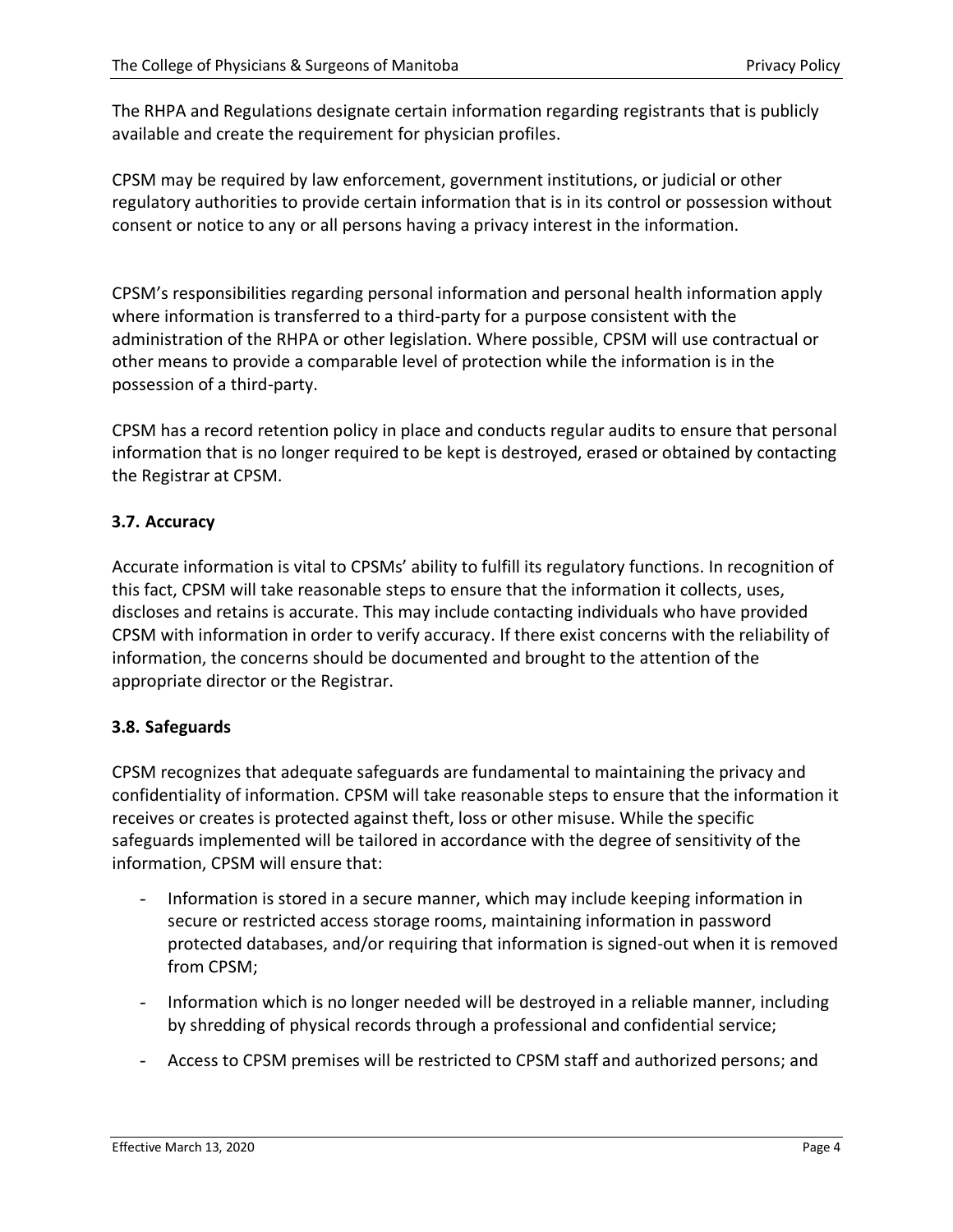Reasonable steps are taken to ensure that staff, members of Council, members of Committees and other individuals who conduct work for CPSM are made aware of their obligations to keep information confidential and understand the importance of upholding this obligation.

### <span id="page-4-0"></span>**3.9. Accountability**

The Registrar shall administer this Privacy Policy pursuant to subsection 2.2 of the Registrars, Duties Authority and Evaluation – Council Policy. In fulfillment of this duty, the Registrar will:

- a. with respect to all those to whom this policy applies:
	- i. ensure that they received adequate training regarding CPSM confidentiality requirements, including this Privacy Policy, and
	- ii. ensure that all those to whom this Privacy Policy applies execute a declaration of confidentiality; and
- b. publish CPSM's policies regarding privacy, including this Privacy Policy, on CPSM's website.

Any concerns or questions arising regarding compliance with this Privacy Policy should be brought to the attention of the Registrar for review. If the concern relates to the Registrar, it must be brought to the President of CPSM for review. When a concern is received, the Registrar, or President as the case may be, shall:

- acknowledge receipt of the concern;
- investigate the concern;
- provide a written response regarding the concern to individuals who are directly impacted providing only information that is necessary and disclosable under subsection 140(2) of the RHPA; and
- take appropriate measures.

# <span id="page-4-1"></span>4. APPLICATION OF OTHER PRIVACY LEGISLATION

CPSM is not engaged in "commercial activity" as defined in *The Personal Information Protection and Electronic Documents Act* ("PIPEDA") and as such its collection, use and disclosure of personal information is not covered by PIPEDA, which is a federal statute that governs organizations operating in the private sector in Manitoba. CPSM has been designated an "investigative body" under PIPEDA in order to permit organizations that are (or will be) governed by PIPEDA to be able to provide personal information about registrants to CPSM on a voluntary basis.